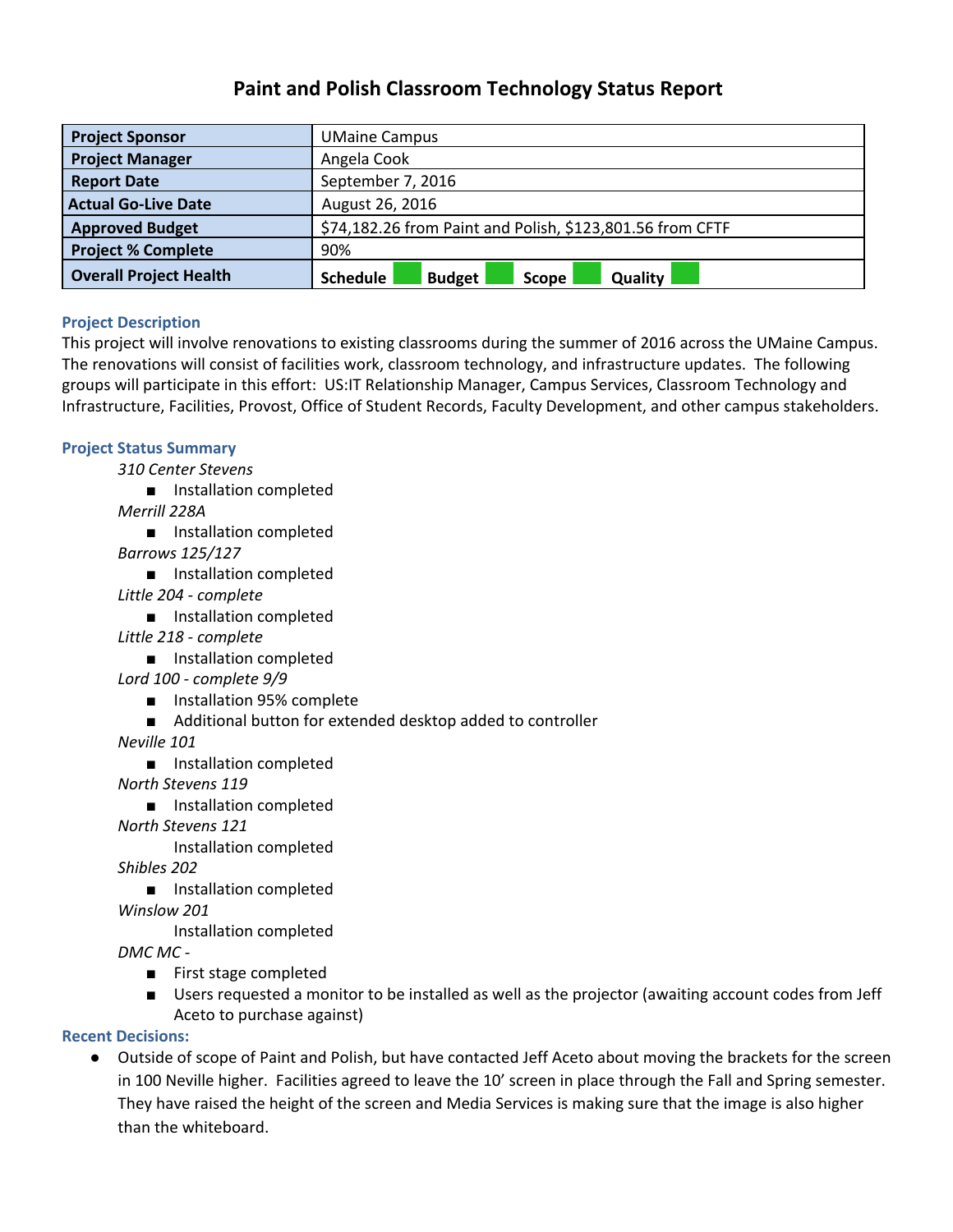#### **Followup Activities in Progress:**

- 310 Center Stevens--completion once extender has been received.
	- Mac mini imaged and installed
	- Front camera had a malfunctioning extender. The company is shipping a new one and once it has been received, the camera will be pulled to the mac mini and should complete the project with the exception of a new instructor's station.
		- Mac mini to be added
		- Biamp to be added
	- System to be tested
- 100 Lord
	- Include a selection to the programming to include dual Mac for extended desktop
- 101 Neville
	- Follow-up with the instructors for input on the document camera
	- Follow-up on screen

#### **Budget Status:**

● We are potentially under the budget that was originally given for the technology, however, that will not be confirmed until after the completion of 100 Lord Hall.

### **Open Risks and Mitigation Strategies:**

● Awaiting a replacement extender for the front camera in 136 Boardman. Once arrives can migrate the users to a single room computer. We will be testing with the instructor on Friday 9/9, Panopto CourseCast to fulfill his needs for recording his classes. Until he agrees that it addresses his technical requirements, we will not completely convert the room.

#### **Rooms outside of Paint and Polish**

The rooms listed below have been completed.

- The following rooms received a new projector, a controller and a connection plate with HDMI and VGA.
	- 131 Barrows
	- 125 Barrows
	- 107 Boardman
	- 210 Boardman
	- 101c Deering
	- 127 Lengyel
	- 220 Libby
	- 204 Little
	- 255 Nutting
	- 206 Rogers
	- 201 Shibles
	- 316 Shibles
- The following rooms received new projectors.
	- 124 Barrows
	- 4 Dunn
	- 113 Little

#### **Work in the following rooms was also requested.**

- 220 Corbett--The work will begin on Thursday 9/8 and should take one day to complete. The room will receive a projector, controller, connection plate with HDMI and VGA.
- 231 Hitchner--The work has been completed and is awaiting the screen to be hung by Facilities. The department held off on ordering the screen under FY 17. They put in the request for the screens to be hung.